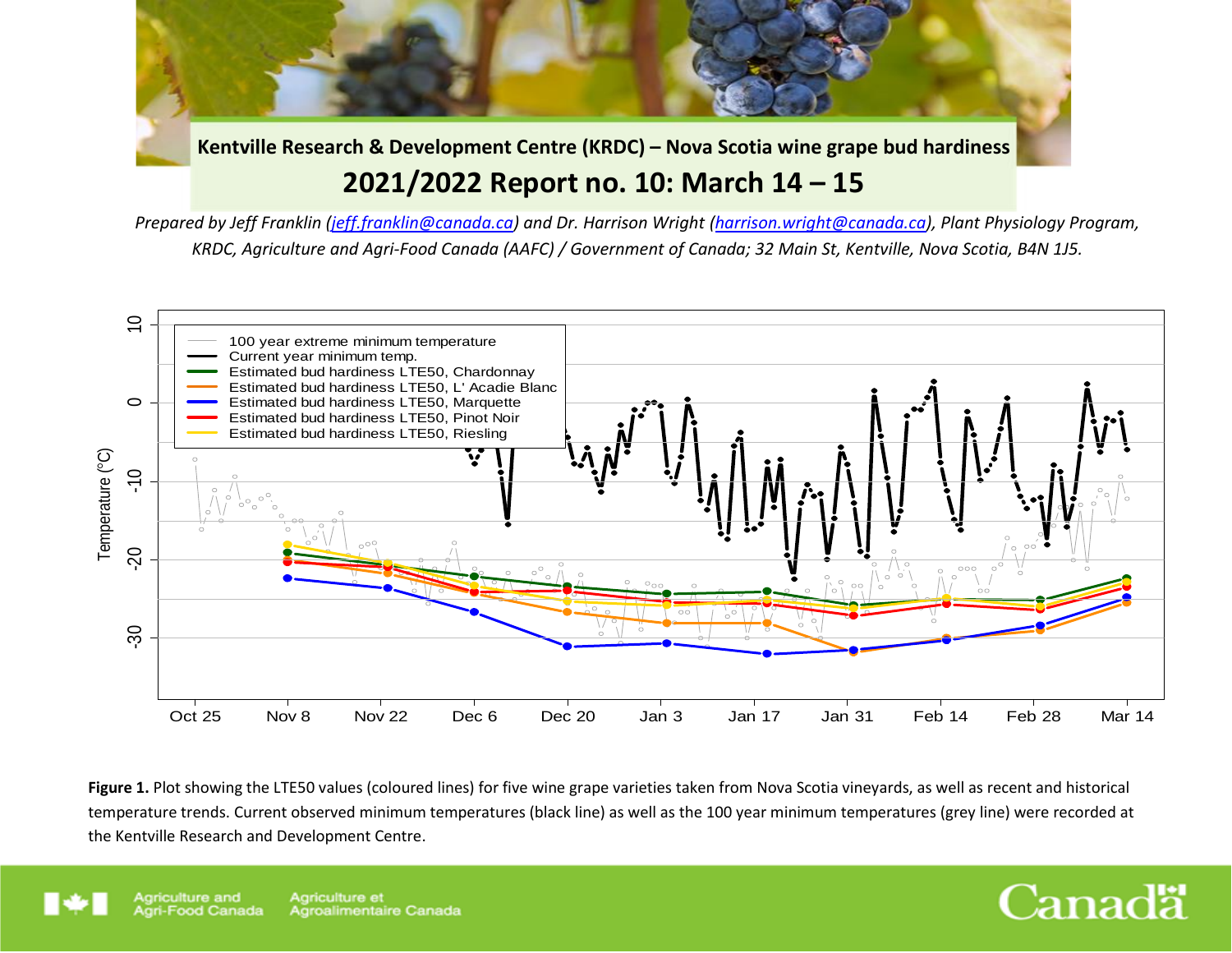All varieties in our survey have experienced significant deacclimation since our last survey date. On average, these varieties have deacclimated by +3.2 °C since the beginning of the month. This trend seems to have gone on longer for L'Acadie Blanc and Marquette. Both of those varieties, the two hybrids in the list, have been slowly losing their hardiness since the end of January, although the pace has increased in the last two weeks. The timing of this year's deacclimation is similar to other years for which we have data. Temperatures continue to cycle although they have stayed near the 10-year average for March. Forecasts for the next two weeks predict that temperatures will remain close to the seasonal average.

| <b>TWATER AT LITERAL CONTRACTED AND ANOTHER PRINCIPLY AND ANOTHER CONTRACT CALL CALL CALL CATHOLIC POST CHOOD.</b> |              |                        |         |                     |         |         |                                |           |         |                |         |              |                          |         |         |
|--------------------------------------------------------------------------------------------------------------------|--------------|------------------------|---------|---------------------|---------|---------|--------------------------------|-----------|---------|----------------|---------|--------------|--------------------------|---------|---------|
|                                                                                                                    | Jan. 19 - 20 |                        |         | Feb. $1 - 2$        |         |         | Feb 15 - 16                    |           |         | Feb 28 - Mar 1 |         |              | Mar 14 - 15              |         |         |
| <b>Core cultivars and sites</b>                                                                                    | ဓ            | $\circ$<br>ഥ<br>ш<br>⊢ | LTE90   | $\overline{a}$<br>Ë | LTE50   | LTE90   | $\circ$<br>$\blacksquare$<br>٣ | 50<br>نبر | ခ<br>户  | $\Omega$<br>胃  | ○<br>LO | 90<br>ш<br>⊢ | $\overline{a}$<br>ш<br>⊢ | 50<br>Ë | LTE90   |
| Chardonnay (6 sites)                                                                                               | $-19.9$      | $-24.1$                | $-26.1$ | $-21.6$             | $-25.8$ | $-29.3$ | $-22.0$                        | $-25.0$   | $-27.7$ | $-22.2$        | $-25.1$ | $-27.2$      | $-20.8$                  | $-22.3$ | $-23.8$ |
| L'Acadie Blanc (7 sites)                                                                                           | $-23.7$      | $-28.1$                | $-30.5$ | $-28.1$             | $-31.8$ | $-34.1$ | $-27.1$                        | $-30.0$   | $-32.6$ | $-23.0$        | $-29.1$ | $-31.5$      | $-21.8$                  | $-25.5$ | $-28.5$ |
| Marquette (3 sites)                                                                                                | $-31.1$      | $-32.0$                | $-33.9$ | $-29.5$             | $-31.5$ | $-33.7$ | $-27.3$                        | $-30.3$   | $-33.2$ | $-24.4$        | $-28.4$ | $-30.1$      | $-22.5$                  | $-24.8$ | $-28.0$ |
| Pinot Noir (3 sites)                                                                                               | $-21.6$      | $-25.6$                | $-28.1$ | $-22.7$             | $-27.2$ | $-30.2$ | $-23.4$                        | $-25.7$   | $-27.9$ | $-21.6$        | $-26.4$ | $-28.3$      | $-21.5$                  | $-23.5$ | $-24.7$ |
| Riesling (5 sites)                                                                                                 | $-19.7$      | $-25.1$                | $-27.2$ | $-23.1$             | $-26.2$ | $-28.6$ | $-22.2$                        | $-24.9$   | $-27.5$ | $-22.7$        | $-26.0$ | $-29.0$      | $-21.4$                  | $-22.8$ | $-24.5$ |

**Table 1.** LTE10, LTE50 and LTE90 average values (°C) for core wine grape cultivars, for current and previous reporting periods.